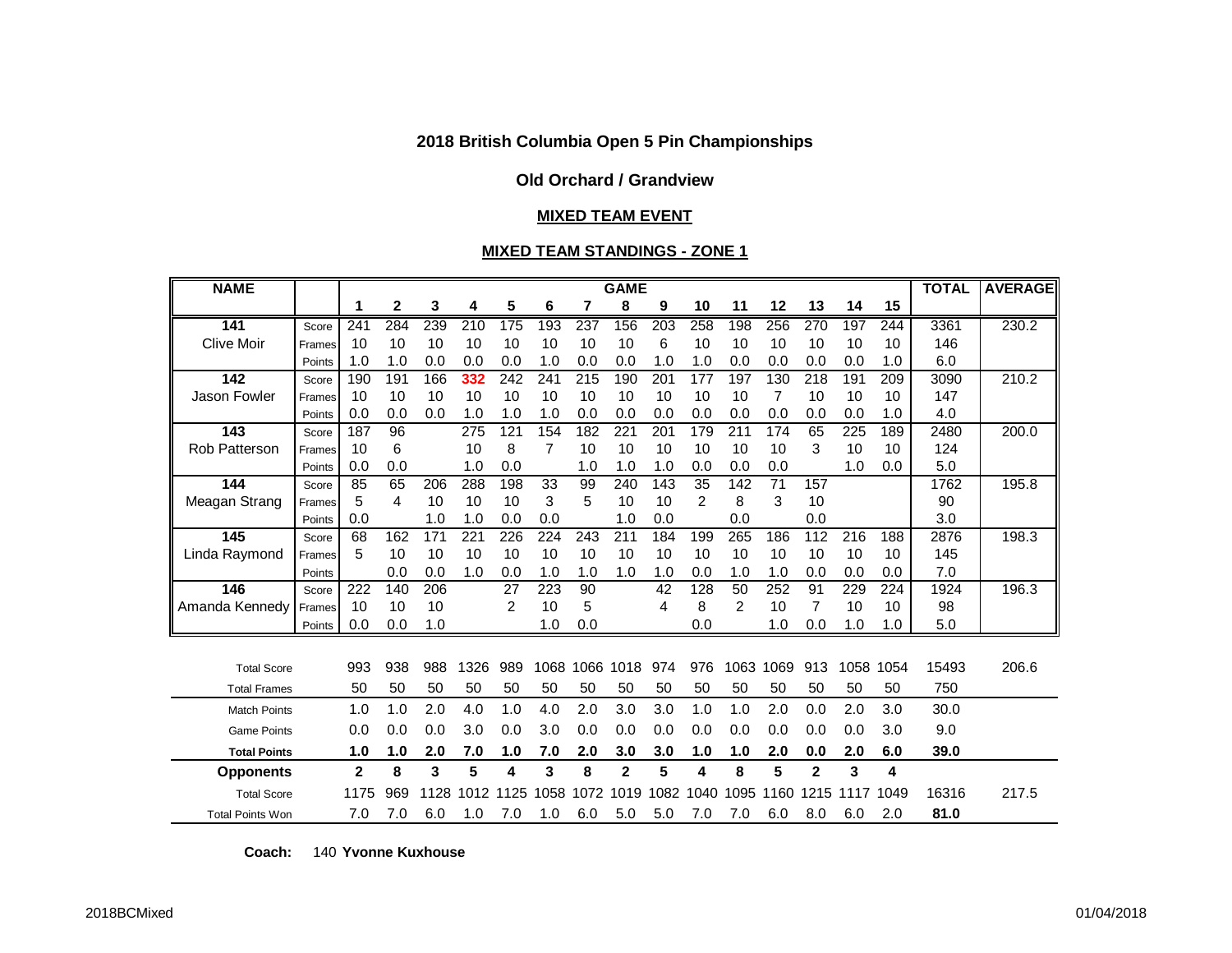## **Old Orchard / Grandview**

#### **MIXED TEAM EVENT**

#### **MIXED TEAM STANDINGS - ZONE 2**

| <b>NAME</b>             |        | <b>GAME</b> |                |      |      |      |     |      |      |      |     |                                         |     | <b>TOTAL</b> | <b>AVERAGE</b> |      |       |       |
|-------------------------|--------|-------------|----------------|------|------|------|-----|------|------|------|-----|-----------------------------------------|-----|--------------|----------------|------|-------|-------|
|                         |        | 1           | 2              | 3    | 4    | 5    | 6   | 7    | 8    | 9    | 10  | 11                                      | 12  | 13           | 14             | 15   |       |       |
| 241                     | Score  | 138         | 75             | 229  | 259  | 235  | 232 | 109  | 79   | 192  | 185 | 174                                     |     | 178          | 212            | 170  | 2467  | 207.3 |
| Robert Partaker Jr.     | Frames | 8           | 4              | 10   | 10   | 10   | 10  | 7    | 4    | 10   | 10  | 10                                      |     | 6            | 10             | 10   | 119   |       |
|                         | Points | 1.0         |                | 0.0  | 0.0  | 1.0  | 1.0 | 0.0  |      | 1.0  | 1.0 | 0.0                                     |     | 1.0          | 0.0            | 0.0  | 6.0   |       |
| 242                     | Score  | 225         | 248            | 240  | 101  | 62   | 223 | 185  | 106  | 224  | 206 | 133                                     | 253 | 293          | 257            | 234  | 2990  | 223.1 |
| Gord Danysh             | Frames | 10          | 10             | 10   | 6    | 4    | 10  | 10   | 6    | 10   | 10  | 8                                       | 10  | 10           | 10             | 10   | 134   |       |
|                         | Points | 1.0         | 1.0            | 1.0  | 0.0  |      | 1.0 | 0.0  | 0.0  | 1.0  | 1.0 |                                         | 0.0 | 1.0          | 1.0            | 1.0  | 9.0   |       |
| 243                     | Score  | 332         | 273            | 227  | 251  | 210  | 267 | 293  | 260  | 278  | 202 | 254                                     | 251 | 282          | 225            | 196  | 3801  | 253.4 |
| Larry Johnson           | Frames | 10          | 10             | 10   | 10   | 10   | 10  | 10   | 10   | 10   | 10  | 10                                      | 10  | 10           | 10             | 10   | 150   |       |
|                         | Points | 1.0         | 1.0            | 0.0  | 0.0  | 1.0  | 0.5 | 1.0  | 1.0  | 0.0  | 1.0 | 1.0                                     | 1.0 | 1.0          | 0.0            | 0.0  | 9.5   |       |
| 244                     | Score  | 195         | 226            | 271  | 244  | 269  | 224 | 245  | 213  | 171  | 251 | 276                                     | 199 | 220          | 88             |      | 3092  | 227.4 |
| Trisha Bodnar           | Frames | 10          | 10             | 10   | 10   | 10   | 10  | 10   | 10   | 10   | 10  | 10                                      | 10  | 10           | 6              |      | 136   |       |
|                         | Points | 0.0         | 0.0            | 0.0  | 0.0  | 1.0  | 1.0 | 0.0  | 1.0  | 0.0  | 1.0 | 0.0                                     | 1.0 | 1.0          | 0.0            |      | 6.0   |       |
| 245                     | Score  | 25          | 290            | 235  | 207  | 274  | 219 | 300  | 171  | 127  | 174 | 50                                      | 222 | 182          | 258            | 197  | 2931  | 227.2 |
| <b>Chantal Diotte</b>   | Frames | 2           | 10             | 10   | 10   | 10   | 10  | 10   | 10   | 5    | 10  | 2                                       | 10  | 10           | 10             | 10   | 129   |       |
|                         | Points |             | 1.0            | 1.0  | 1.0  | 1.0  | 1.0 | 1.0  | 0.0  | 0.0  | 0.0 | 1.0                                     | 1.0 | 1.0          | 1.0            | 0.0  | 10.0  |       |
| 246                     | Score  | 260         | 87             |      | 66   | 77   |     | 35   | 190  | 74   |     | 291                                     | 217 | 60           | 53             | 167  | 1577  | 192.3 |
| Stacey Jolly            | Frames | 10          | 6              |      | 4    | 6    |     | 3    | 10   | 5    |     | 10                                      | 10  | 4            | 4              | 10   | 82    |       |
|                         | Points | 1.0         | 0.0            |      |      | 0.0  |     |      | 0.0  |      |     | 1.0                                     | 1.0 |              |                | 0.0  | 3.0   |       |
|                         |        |             |                |      |      |      |     |      |      |      |     |                                         |     |              |                |      |       |       |
| <b>Total Score</b>      |        |             | 1175 1199 1202 |      | 1128 | 1127 |     |      |      |      |     | 1165 1167 1019 1066 1018 1178 1142 1215 |     |              | 1093           | 964  | 16858 | 224.8 |
| <b>Total Frames</b>     |        | 50          | 50             | 50   | 50   | 50   | 50  | 50   | 50   | 50   | 50  | 50                                      | 50  | 50           | 50             | 50   | 750   |       |
| <b>Match Points</b>     |        | 4.0         | 3.0            | 2.0  | 1.0  | 4.0  | 4.5 | 2.0  | 2.0  | 2.0  | 4.0 | 3.0                                     | 4.0 | 5.0          | 2.0            | 1.0  | 43.5  |       |
| <b>Game Points</b>      |        | 3.0         | 0.0            | 3.0  | 0.0  | 3.0  | 3.0 | 3.0  | 3.0  | 0.0  | 3.0 | 3.0                                     | 3.0 | 3.0          | 0.0            | 0.0  | 30.0  |       |
| <b>Total Points</b>     |        | 7.0         | 3.0            | 5.0  | 1.0  | 7.0  | 7.5 | 5.0  | 5.0  | 2.0  | 7.0 | 6.0                                     | 7.0 | 8.0          | 2.0            | 1.0  | 73.5  |       |
| <b>Opponents</b>        |        | 1           | 3              | 5    | 4    | 8    | 5   | 3    | 1    | 4    | 8   | 3                                       | 4   | 1            | 5              | 8    |       |       |
| <b>Total Score</b>      |        |             | 1205           | 1147 | 1153 | 1083 | 958 | 1163 | 1018 | 1173 | 886 | 1082                                    | 982 | 913          | 1180           | 1085 | 16021 | 213.6 |
| <b>Total Points Won</b> |        | 1.0         | 5.0            | 3.0  | 7.0  | 1.0  | 0.5 | 3.0  | 3.0  | 6.0  | 1.0 | 2.0                                     | 1.0 | 0.0          | 6.0            | 7.0  | 46.5  |       |

**Coach:** 240 **Dick Borgenstrom**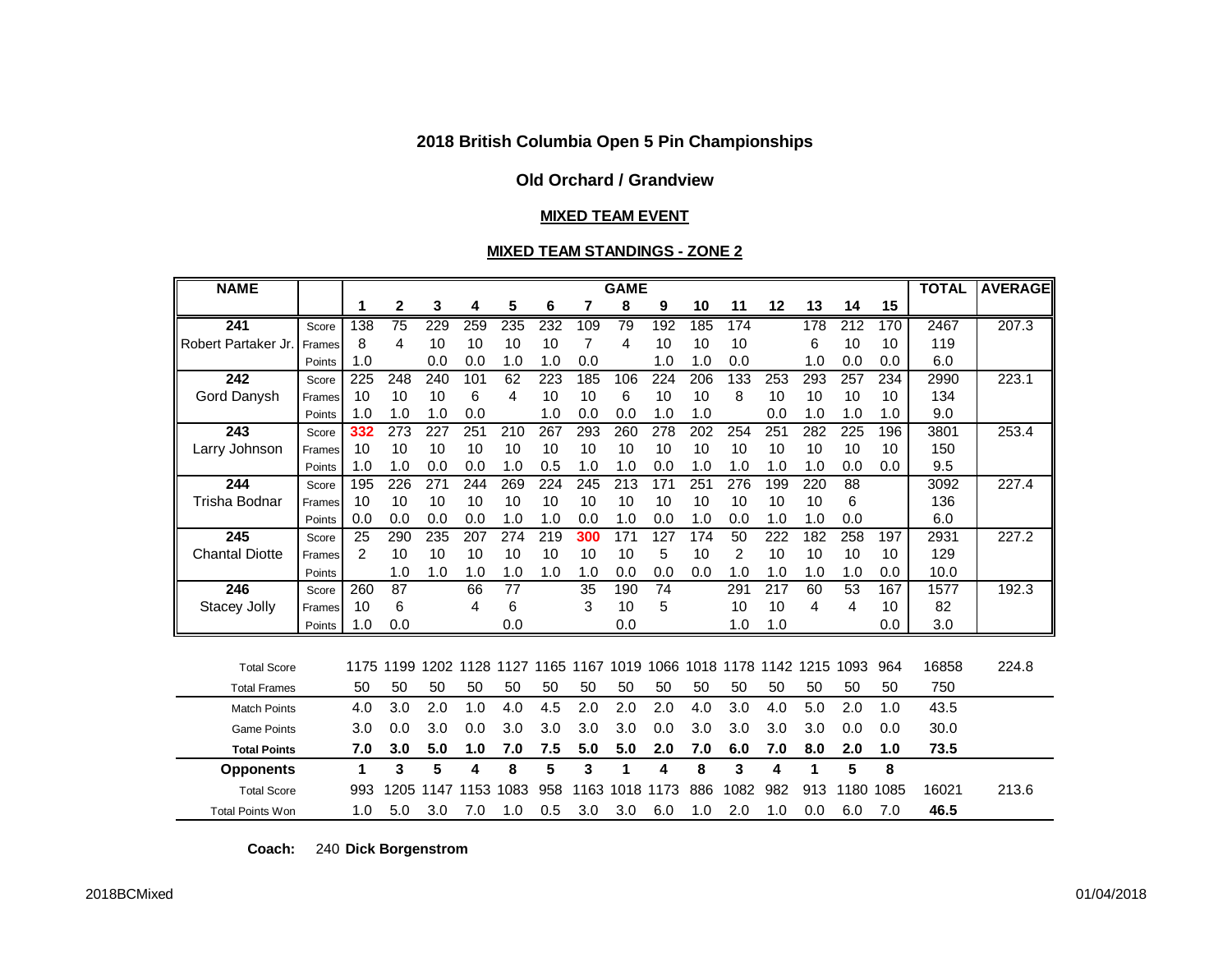#### **Old Orchard / Grandview**

#### **MIXED TEAM EVENT**

#### **MIXED TEAM STANDINGS - ZONE 3**

| <b>NAME</b>             |        |      |                |          |      |                  |      |                | <b>GAME</b> |      |                 |                |      |      |      |      | <b>TOTAL</b> | <b>AVERAGE</b> |
|-------------------------|--------|------|----------------|----------|------|------------------|------|----------------|-------------|------|-----------------|----------------|------|------|------|------|--------------|----------------|
|                         |        | 1    | $\overline{2}$ | 3        | 4    | 5                | 6    | 7              | 8           | 9    | 10              | 11             | 12   | 13   | 14   | 15   |              |                |
| 341                     | Score  | 226  | 275            | 344      | 189  | $\overline{243}$ | 85   | 227            | 165         | 130  | $\overline{72}$ | 297            | 283  | 263  | 218  | 206  | 3223         | 240.5          |
| <b>Marcus Borkowsky</b> | Frames | 10   | 10             | 10       | 10   | 10               | 5    | 10             | 10          | 4    | 5               | 10             | 10   | 10   | 10   | 10   | 134          |                |
|                         | Points | 0.0  | 1.0            | 1.0      | 0.0  | 1.0              | 0.0  | 1.0            | 0.0         | 1.0  | 0.0             | 1.0            | 1.0  | 0.0  | 1.0  | 0.0  | 8.0          |                |
| 342                     | Score  | 248  | 237            | 203      | 106  | 240              | 175  | 51             | 185         | 303  | 263             | 154            | 250  | 258  | 83   | 374  | 3130         | 242.6          |
| Lyle Roy                | Frames | 10   | 10             | 10       | 5    | 10               | 10   | 3              | 6           | 10   | 10              | 10             | 10   | 10   | 5    | 10   | 129          |                |
|                         | Points | 1.0  | 1.0            | 1.0      |      | 0.0              | 0.0  |                |             | 1.0  | 1.0             | 0.0            | 1.0  | 1.0  |      | 1.0  | 8.0          |                |
| 343                     | Score  | 260  | 268            | 213      | 266  | 244              | 226  | 240            | 58          | 232  | 255             | 173            | 174  | 167  | 146  | 80   | 3002         | 232.7          |
| Marco Tsang             | Frames | 10   | 10             | 10       | 10   | 10               | 10   | 10             | 4           | 10   | 10              | 10             | 6    | 10   | 5    | 4    | 129          |                |
|                         | Points | 1.0  | 0.0            | 1.0      | 1.0  | 1.0              | 0.0  | 0.0            | 0.0         | 1.0  | 0.0             | 0.0            | 1.0  | 0.0  | 1.0  |      | 7.0          |                |
| 344                     | Score  | 61   | 209            | 192      | 217  | 205              | 118  | 316            | 239         | 239  | 188             | 151            | 50   | 194  | 266  | 97   | 2742         | 217.6          |
| Debbie Ealey            | Frames | 5    | 10             | 10       | 10   | 10               | 5    | 10             | 10          | 10   | 10              | 6              | 4    | 10   | 10   | 6    | 126          |                |
|                         | Points |      | 0.0            | 0.0      | 0.0  | 1.0              |      | 1.0            | 1.0         | 0.0  | 0.0             |                |      | 1.0  | 1.0  | 0.0  | 5.0          |                |
| 345                     | Score  | 165  | 83             | 118      | 96   | 99               | 191  | 187            | 197         | 114  | 128             | 237            | 175  | 118  | 214  | 211  | 2333         | 204.6          |
| Stacey Borkowsky        | Frames | 5    | 5              | 6        | 5    | 6                | 10   | 10             | 10          | 6    | 5               | 10             | 10   | 6    | 10   | 10   | 114          |                |
|                         | Points | 1.0  | 0.0            |          | 0.0  | 0.0              | 0.0  | 0.0            | 1.0         |      |                 | 1.0            | 0.0  |      | 0.0  | 1.0  | 4.0          |                |
| 346                     | Score  | 193  | 133            | 58       | 190  | 75               | 263  | 142            | 194         | 203  | 198             | 70             | 208  | 60   | 190  | 298  | 2475         | 209.7          |
| Shannon MacMillan       | Frames | 10   | 5              | 4        | 10   | 4                | 10   | 7              | 10          | 10   | 10              | 4              | 10   | 4    | 10   | 10   | 118          |                |
|                         | Points | 0.0  |                | 0.0      | 0.0  |                  | 1.0  | 1.0            | 1.0         | 1.0  | 1.0             | 0.0            | 1.0  | 0.0  | 0.0  | 1.0  | 7.0          |                |
|                         |        |      |                |          |      |                  |      |                |             |      |                 |                |      |      |      |      |              |                |
| <b>Total Score</b>      |        | 1153 | 1205           | 128<br>1 | 1064 | 1106             | 1058 |                | 1163 1038   | 1221 |                 | 1104 1082      | 1140 | 1060 | 1117 | 1266 | 16905        | 225.4          |
| <b>Total Frames</b>     |        | 50   | 50             | 50       | 50   | 50               | 50   | 50             | 50          | 50   | 50              | 50             | 50   | 50   | 50   | 50   | 750          |                |
| <b>Match Points</b>     |        | 3.0  | 2.0            | 3.0      | 1.0  | 3.0              | 1.0  | 3.0            | 3.0         | 4.0  | 2.0             | 2.0            | 4.0  | 2.0  | 3.0  | 3.0  | 39.0         |                |
| <b>Game Points</b>      |        | 3.0  | 3.0            | 3.0      | 0.0  | 3.0              | 0.0  | 0.0            | 3.0         | 3.0  | 0.0             | 0.0            | 3.0  | 0.0  | 3.0  | 3.0  | 27.0         |                |
| <b>Total Points</b>     |        | 6.0  | 5.0            | 6.0      | 1.0  | 6.0              | 1.0  | 3.0            | 6.0         | 7.0  | 2.0             | 2.0            | 7.0  | 2.0  | 6.0  | 6.0  | 66.0         |                |
| <b>Opponents</b>        |        | 4    | $\overline{2}$ | 1        | 8    | 5                | 1    | $\overline{2}$ | 4           | 8    | 5               | $\overline{2}$ | 8    | 4    | 1    | 5    |              |                |
| <b>Total Score</b>      |        | 1053 | 1199           | 988      | 1134 | 1019             | 1068 | 1167           | 1012        | 968  | 1181            | 1178           | 958  | 1115 | 1058 | 994  | 16092        | 214.6          |
| <b>Total Points Won</b> |        | 2.0  | 3.0            | 2.0      | 7.0  | 2.0              | 7.0  | 5.0            | 2.0         | 1.0  | 6.0             | 6.0            | 1.0  | 6.0  | 2.0  | 2.0  | 54.0         |                |

**Coach:** 340 **Andrew Norris**

 $\lambda\lambda$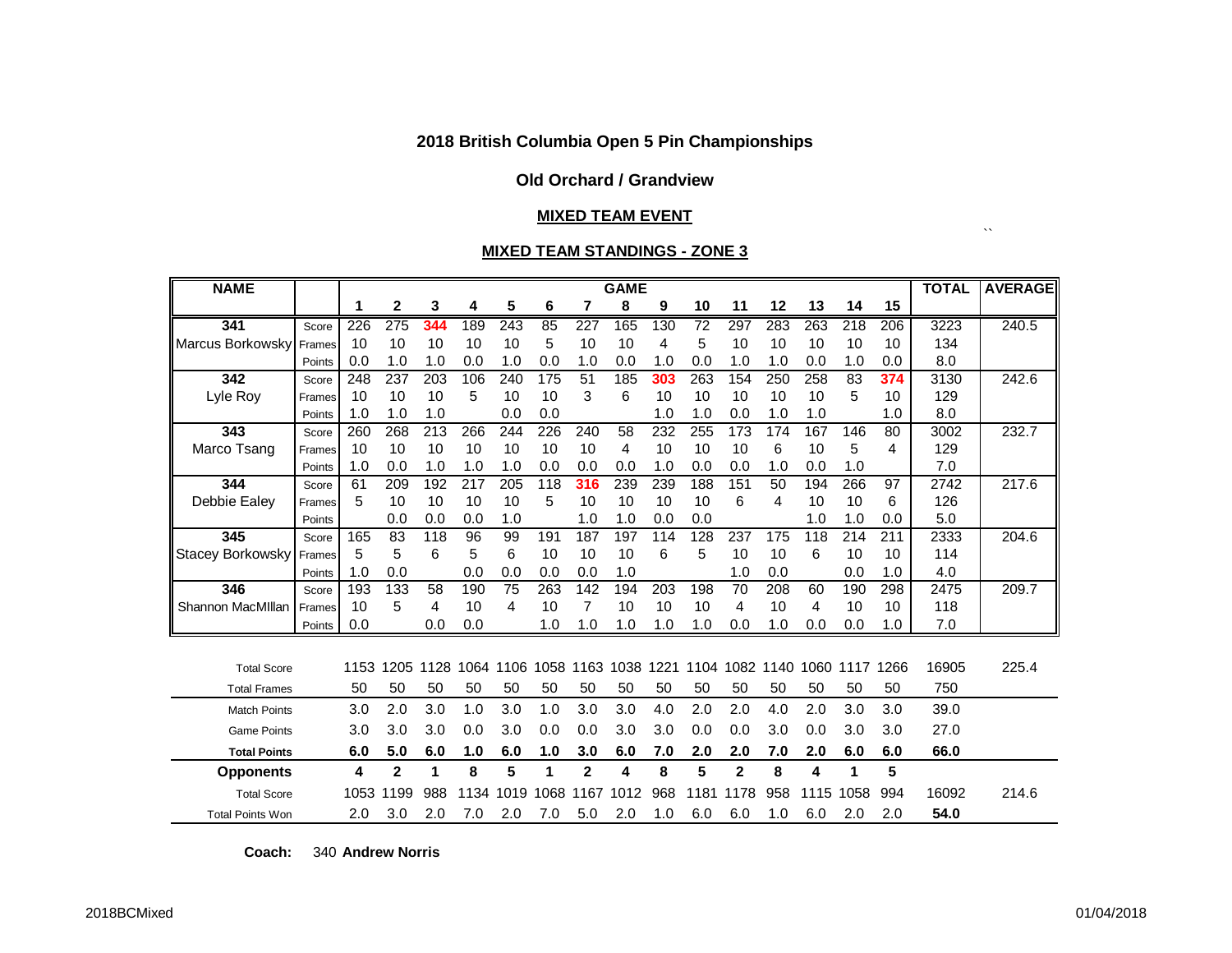## **Old Orchard / Grandview**

#### **MIXED TEAM EVENT**

#### **MIXED TEAM STANDINGS - ZONE 4**

| <b>NAME</b>             |        | <b>GAME</b> |           |      |              |     |      |      |                 |              |      |      |              |                  | <b>TOTAL</b> | <b>AVERAGE</b> |       |       |
|-------------------------|--------|-------------|-----------|------|--------------|-----|------|------|-----------------|--------------|------|------|--------------|------------------|--------------|----------------|-------|-------|
|                         |        | 1           | 2         | 3    | 4            | 5   | 6    | 7    | 8               | 9            | 10   | 11   | 12           | 13               | 14           | 15             |       |       |
| 441                     | Score  | 245         | 90        |      | 174          | 201 | 251  | 167  | 82              |              |      | 46   | 292          | 236              | 262          | 224            | 2270  | 214.2 |
| <b>Steve Lafleur</b>    | Frames | 10          | 7         |      | 10           | 10  | 10   | 10   | 6               |              |      | 3    | 10           | 10               | 10           | 10             | 106   |       |
|                         | Points | 1.0         | 0.0       |      | 1.0          | 1.0 | 0.0  | 0.0  | 0.0             |              |      | 0.0  | 1.0          | 1.0              | 0.0          | 1.0            | 6.0   |       |
| 442                     | Score  | 233         | 351       | 286  | 261          | 225 | 338  | 306  | 293             | 288          | 254  | 231  | 206          | 267              | 273          | 235            | 4047  | 269.8 |
| Aaron King              | Frames | 10          | 10        | 10   | 10           | 10  | 10   | 10   | 10              | 10           | 10   | 10   | 10           | 10               | 10           | 10             | 150   |       |
|                         | Points | 0.0         | 1.0       | 1.0  | 1.0          | 0.0 | 1.0  | 1.0  | 1.0             | 1.0          | 0.0  | 0.0  | 0.0          | 1.0              | 1.0          | 0.0            | 9.0   |       |
| 443                     | Score  | 260         | 193       | 216  | 302          | 223 | 210  | 223  | 217             | 280          | 192  | 220  | 151          | 207              | 205          | 196            | 3295  | 219.7 |
| Shawn Fehr              | Frames | 10          | 10        | 10   | 10           | 10  | 10   | 10   | 10              | 10           | 10   | 10   | 10           | 10               | 10           | 10             | 150   |       |
|                         | Points | 1.0         | 0.0       | 1.0  | 1.0          | 1.0 | 0.0  | 0.0  | 1.0             | 1.0          | 1.0  | 0.0  | 0.0          | 1.0              | 1.0          | 1.0            | 10.0  |       |
| 444                     | Score  | 60          | 61        | 156  |              | 208 | 108  |      | 160             | 214          | 212  | 118  |              | 189              | 157          | 174            | 1817  | 183.5 |
| Devika Chand            | Frames | 5           | 3         | 10   |              | 10  | 7    |      | 10              | 10           | 10   | 7    |              | 10               | 10           | 7              | 99    |       |
|                         | Points | 0.0         |           | 0.0  |              | 1.0 |      |      | 0.0             | 1.0          | 1.0  | 0.0  |              | 0.0              | 0.0          |                | 3.0   |       |
| 445                     | Score  | 62          | 278       | 232  | 260          | 268 | 191  | 185  | $\overline{58}$ | 184          | 202  | 206  | 175          | $\overline{216}$ | 187          | 191            | 2895  | 208.3 |
| Gin Bergman             | Frames | 5           | 10        | 10   | 10           | 10  | 10   | 10   | 4               | 10           | 10   | 10   | 10           | 10               | 10           | 10             | 139   |       |
|                         | Points |             | 1.0       | 1.0  | 1.0          | 1.0 | 0.0  | 0.0  | 0.0             | 0.0          | 1.0  | 1.0  | 0.0          | 0.0              | 1.0          | 0.0            | 7.0   |       |
| 446                     | Score  | 193         | 169       | 255  | 156          |     | 50   | 238  | 202             | 207          | 180  | 173  | 158          |                  |              | 29             | 2010  | 189.6 |
| Jessy Buchanan          | Frames | 10          | 10        | 10   | 10           |     | 3    | 10   | 10              | 10           | 10   | 10   | 10           |                  |              | 3              | 106   |       |
|                         | Points | 0.0         | 0.0       | 0.0  | 0.0          |     | 0.0  | 0.0  | 0.0             | 0.0          | 1.0  | 0.0  | 0.0          |                  |              | 0.0            | 1.0   |       |
|                         |        |             |           |      |              |     |      |      |                 |              |      |      |              |                  |              |                |       |       |
| <b>Total Score</b>      |        | 1053        | 1142 1145 |      | 1153 1125    |     |      |      | 1148 1119 1012  | 1173         | 1040 | 994  | 982          | 1115             | 1084         | 1049           | 16334 | 217.8 |
| <b>Total Frames</b>     |        | 50          | 50        | 50   | 50           | 50  | 50   | 50   | 50              | 50           | 50   | 50   | 50           | 50               | 50           | 50             | 750   |       |
| <b>Match Points</b>     |        | 2.0         | 2.0       | 3.0  | 4.0          | 4.0 | 1.0  | 1.0  | 2.0             | 3.0          | 4.0  | 1.0  | 1.0          | 3.0              | 3.0          | 2.0            | 36.0  |       |
| <b>Game Points</b>      |        | 0.0         | 3.0       | 3.0  | 3.0          | 3.0 | 3.0  | 3.0  | 0.0             | 3.0          | 3.0  | 0.0  | 0.0          | 3.0              | 3.0          | 0.0            | 30.0  |       |
| <b>Total Points</b>     |        | 2.0         | 5.0       | 6.0  | 7.0          | 7.0 | 4.0  | 4.0  | 2.0             | 6.0          | 7.0  | 1.0  | 1.0          | 6.0              | 6.0          | 2.0            | 66.0  |       |
| <b>Opponents</b>        |        | 3           | 5         | 8    | $\mathbf{2}$ | 1   | 8    | 5    | 3               | $\mathbf{2}$ | 1    | 5    | $\mathbf{2}$ | 3                | 8            | 1              |       |       |
| <b>Total Score</b>      |        | 1153        | 1103      | 1050 | 1128         | 989 | 1095 | 1084 | 1038            | 1066         | 976  | 1269 | 1142         | 1060             | 1000         | 1054           | 16207 | 216.1 |
| <b>Total Points Won</b> |        | 6.0         | 3.0       | 2.0  | 1.0          | 1.0 | 4.0  | 4.0  | 6.0             | 2.0          | 1.0  | 7.0  | 7.0          | 2.0              | 2.0          | 6.0            | 54.0  |       |

**Coach:** 440 **0**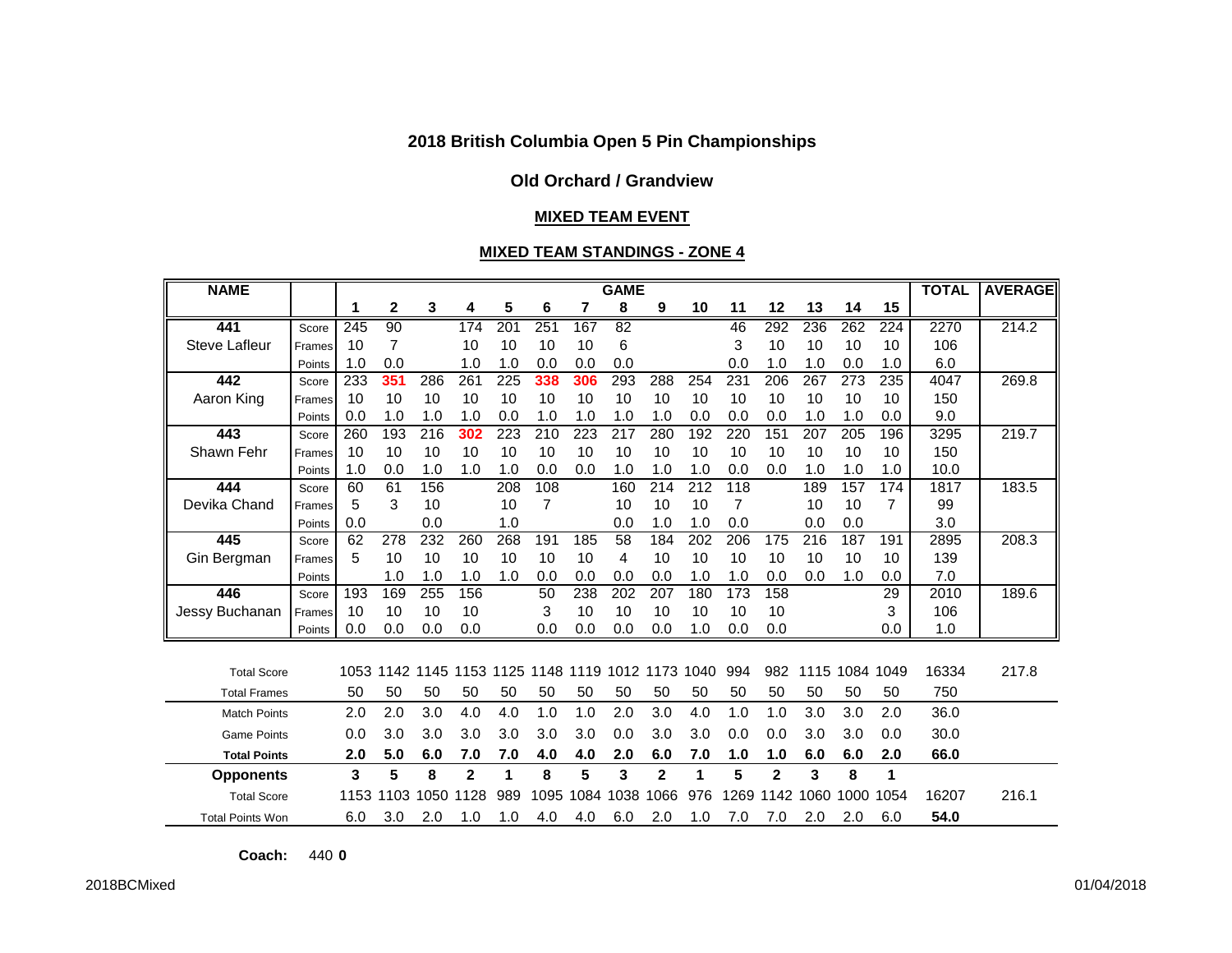# **Old Orchard / Grandview**

## **MIXED TEAM EVENT**

## **MIXED TEAM STANDINGS - ZONE 5**

| <b>NAME</b>              |        | <b>GAME</b> |           |                         |      |                  |                |          |      |                 |      |      |      |      |                         | <b>TOTAL</b> | <b>AVERAGE</b> |       |
|--------------------------|--------|-------------|-----------|-------------------------|------|------------------|----------------|----------|------|-----------------|------|------|------|------|-------------------------|--------------|----------------|-------|
|                          |        | 1           | 2         | 3                       | 4    | 5                | 6              | 7        | 8    | 9               | 10   | 11   | 12   | 13   | 14                      | 15           |                |       |
| 541                      | Score  | 180         | 198       | 279                     | 230  | $\overline{245}$ | 185            | 224      | 229  | 190             | 287  | 293  | 263  | 268  | 285                     | 212          | 3568           | 237.9 |
| <b>Matt Eisenhauer</b>   | Frames | 10          | 10        | 10                      | 10   | 10               | 10             | 10       | 10   | 10              | 10   | 10   | 10   | 10   | 10                      | 10           | 150            |       |
|                          | Points | 0.0         | 0.0       | 1.0                     | 1.0  | 1.0              | 0.0            | 1.0      | 0.0  | 0.0             | 1.0  | 1.0  | 1.0  | 1.0  | 1.0                     | 1.0          | 10.0           |       |
| 542                      | Score  | 334         | 213       | 105                     | 180  | 164              |                | 210      | 329  | 281             | 247  | 251  | 199  | 173  | 255                     | 319          | 3260           | 238.0 |
| <b>Brandon Howe</b>      | Frames | 10          | 10        | 7                       | 10   | 10               |                | 10       | 10   | 10              | 10   | 10   | 10   | 10   | 10                      | 10           | 137            |       |
|                          | Points | 1.0         | 1.0       | 0.0                     | 0.0  | 0.0              |                | 1.0      | 1.0  | 1.0             | 1.0  | 1.0  | 0.0  | 0.0  | 1.0                     | 1.0          | 9.0            |       |
| 543                      | Score  | 197         | $\Omega$  | 233                     | 193  | 189              | 170            | 234      | 217  | 270             | 223  | 331  | 272  | 233  | 239                     | 173          | 3174           | 226.7 |
| <b>Trevor Rachwalski</b> | Frames | 10          | 0         | 10                      | 10   | 10               | 10             | 10       | 10   | 10              | 10   | 10   | 10   | 10   | 10                      | 10           | 140            |       |
|                          | Points | 0.0         |           | 1.0                     | 0.0  | 0.0              | 0.0            | 1.0      | 1.0  | 1.0             | 0.0  | 1.0  | 1.0  | 0.0  | 0.0                     | 0.0          | 6.0            |       |
| 544                      | Score  | 199         | 255       | 43                      | 69   | 203              | 267            | 169      |      | $\overline{77}$ |      | 116  |      |      | 220                     | 148          | 1766           | 198.4 |
| Shawna Holliday          | Frames | 10          | 10        | 3                       | 4    | 10               | 10             | 10       |      | 6               |      | 6    |      |      | 10                      | 10           | 89             |       |
|                          | Points | 0.0         | 1.0       |                         | 0.0  | 0.0              | 0.5            | 0.0      |      | 0.0             |      | 0.0  |      |      | 1.0                     | 0.0          | 2.5            |       |
| 545                      | Score  | 118         | 193       | 283                     | 225  |                  | 146            | 247      | 172  | 71              | 236  | 229  | 155  | 168  |                         |              | 2243           | 203.9 |
| Krystal Sneddon          | Frames | 6           | 10        | 10                      | 10   |                  | 10             | 10       | 10   | 4               | 10   | 10   | 10   | 10   |                         |              | 110            |       |
|                          | Points | 0.0         | 1.0       | 1.0                     | 0.0  |                  | 0.0            | 1.0      | 0.0  |                 | 1.0  | 1.0  | 0.0  | 0.0  |                         |              | 5.0            |       |
| 546                      | Score  | 57          | 244       | 204                     | 115  | 218              | 190            |          | 245  | 193             | 188  | 49   | 271  | 211  | 181                     | 142          | 2508           | 202.3 |
| Joann Bosch              | Frames | 4           | 10        | 10                      | 6    | 10               | 10             |          | 10   | 10              | 10   | 4    | 10   | 10   | 10                      | 10           | 124            |       |
|                          | Points |             | 0.0       | 0.0                     |      | 1.0              | 0.0            |          | 1.0  | 0.0             | 0.0  |      | 1.0  | 1.0  | 0.0                     | 0.0          | 4.0            |       |
|                          |        |             |           |                         |      |                  |                |          |      |                 |      |      |      |      |                         |              |                |       |
| <b>Total Score</b>       |        | 1085        | 1103 1147 |                         | 1012 | 1019             | 958            | 1084     | 1192 | 1082            | 1181 | 1269 | 1160 | 1053 | 1180                    | 994          | 16519          | 220.3 |
| <b>Total Frames</b>      |        | 50          | 50        | 50                      | 50   | 50               | 50             | 50       | 50   | 50              | 50   | 50   | 50   | 50   | 50                      | 50           | 750            |       |
| <b>Match Points</b>      |        | 1.0         | 3.0       | 3.0                     | 1.0  | 2.0              | 0.5            | 4.0      | 3.0  | 2.0             | 3.0  | 4.0  | 3.0  | 2.0  | 3.0                     | 2.0          | 36.5           |       |
| <b>Game Points</b>       |        | 3.0         | 0.0       | 0.0                     | 0.0  | 0.0              | 0.0            | 0.0      | 3.0  | 3.0             | 3.0  | 3.0  | 3.0  | 0.0  | 3.0                     | 0.0          | 21.0           |       |
| <b>Total Points</b>      |        | 4.0         | 3.0       | 3.0                     | 1.0  | 2.0              | 0.5            | 4.0      | 6.0  | 5.0             | 6.0  | 7.0  | 6.0  | 2.0  | 6.0                     | 2.0          | 57.5           |       |
| <b>Opponents</b>         |        | 8           | 4         | $\overline{\mathbf{2}}$ | 1    | 3                | $\overline{2}$ | 4        | 8    | 1               | 3    | 4    | 1    | 8    | $\overline{\mathbf{2}}$ | 3            |                |       |
| <b>Total Score</b>       |        | 994         | 1142      | 202                     | 1326 | 1106             | 1165           | 19<br>11 | 979  | 974             | 1104 | 994  | 1069 | 1077 | 1093                    | 1266         | 16610          | 221.5 |
| <b>Total Points Won</b>  |        | 4.0         | 5.0       | 5.0                     | 7.0  | 6.0              | 7.5            | 4.0      | 2.0  | 3.0             | 2.0  | 1.0  | 2.0  | 6.0  | 2.0                     | 6.0          | 62.5           |       |